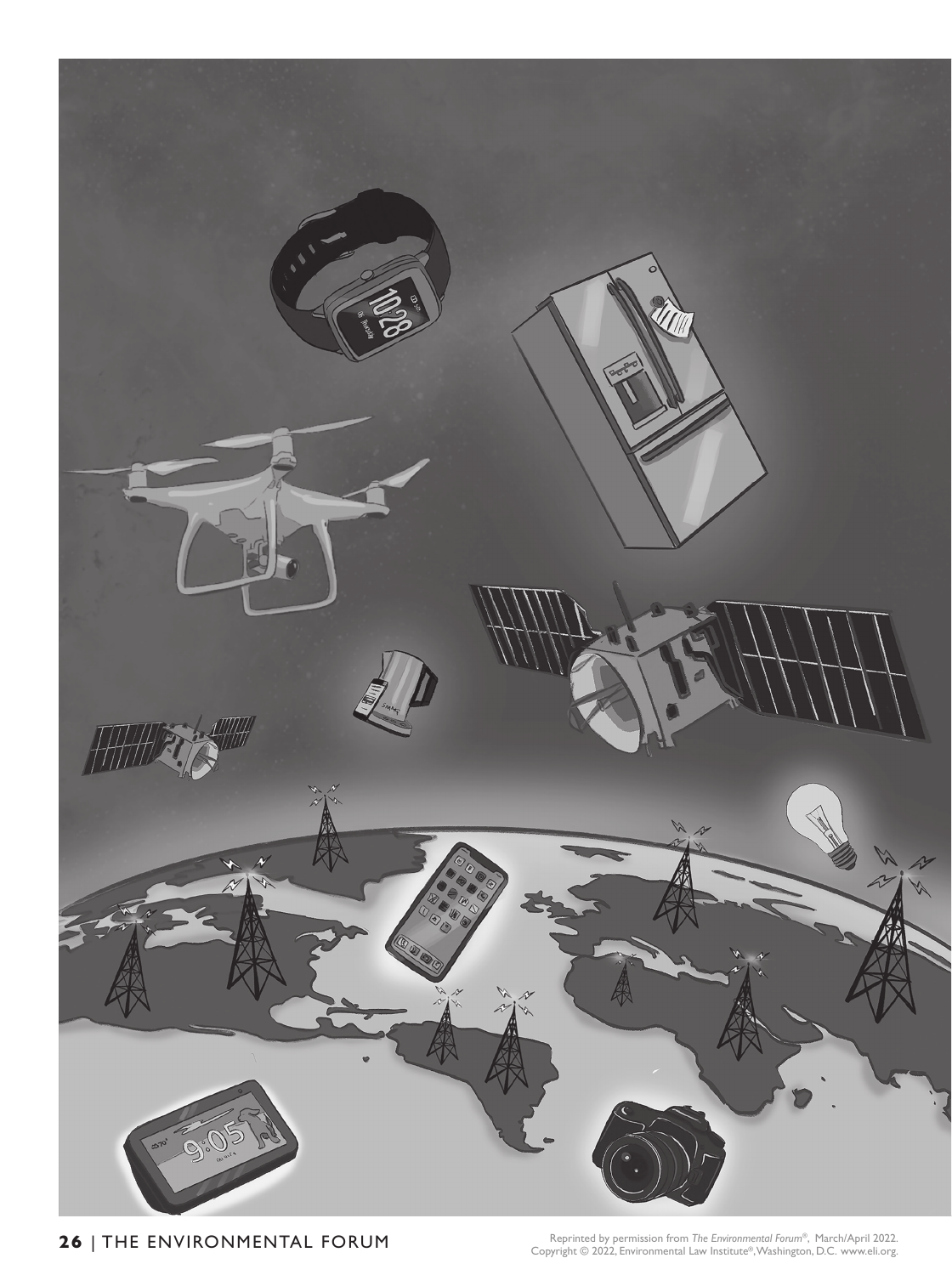#### **LEAD FEATURE**

# **Earth's Electronic Skin**

*The Internet of Things brings billions of electronic devices into our daily activities, the places we live, and the natural environment. Do we know if we're making the planet smarter—or outsmarting it?*



**Kasantha Moodley** is manager of ELI's Innovation Lab. **Andrew Li** is a baccalaureate student at the University of Virginia taking two degrees, in computer science and economics and public policy.

I<br>
I<br>
J<br>
(<br>
Flackett sl<br>
toaster, a N 1989, the president of INTEROP, a networking conference, gave engineer John Romkey a challenge: connect a toaster to the nascent internet, just becoming a part of popular culture. If successful, the engineer would get star billing at the next conference. Romkey and his friend Simon Hackett showed up the following year with a Sunbeam toaster, a simple information database, and a flair for showmanship. They took center stage to grill a slice of bread using a single command. With this innovation, a piece of toast came to represent a slice of our future.

Ten years later, during the dot-com era, sociologist Neil Gross predicted what would come next if we were to connect almost everything to the internet. "In the next century, Planet Earth will don an electronic skin. It will use the internet as a scaffold to support and transmit its sensations. This skin is already being stitched together. It consists of millions of embedded electronic measuring devices: thermostats, pressure gauges, pollution detectors, cameras, microphones, glucose sensors, EKGs, electroencephalographs. These will probe and monitor cities and endangered species, the atmosphere, our ships, highways and fleets of trucks, our conversations, our bodies—even our dreams."

Termed the Internet of Things, or IoT, this technology is now real. It is modernizing our businesses, cities, transportation systems, energy grids, and agriculture. It is also being proposed as the next big thing to confront our most pressing environmental challenges. There are an estimated 25 billion devices connected to the internet. The economic impact of this network, measured as value added, could be anywhere from \$3.9 trillion to \$11.1 trillion per year in 2025, according to the Mc-Kinsey Global Institute.

While all the hype around IoT's economic potential is warranted, we seem to have brushed over the environmental costs––specifically, the unwanted countereffects resulting from increased efficiencies and access to information, or what is now referred to as *digital rebound*. For example, how much energy is consumed by IoT devices, and how does this compare across applications? What is the indirect energy impact of IoT networks at data centers? How is IoT impacting our everyday decisions and long-term behaviors? How can we ensure that this economic boom doesn't inadvertently become an environmental bust, consuming more energy than it saves and creating other perniscious effects? These questions are complex and involve concepts very difficult to measure or predict.

The Network for the Digital Economy and Environment is answering these tough questions. What we call nDEE is an initiative of ELI's Innovation Lab, Yale's School of the Environment, and the Center for Law, Energy, and the Environment at Berkeley law school. With limited empirical research on the environmental costs of IoT, there can be no action taken by businesses, technology developers, or policymakers to ensure the responsible development and deployment of this technology. The nDEE seeks to build a multidisciplinary coalition to produce research that will expand our understanding and encourage actions and policies that harness the benefits of IoT while mitigating its harms.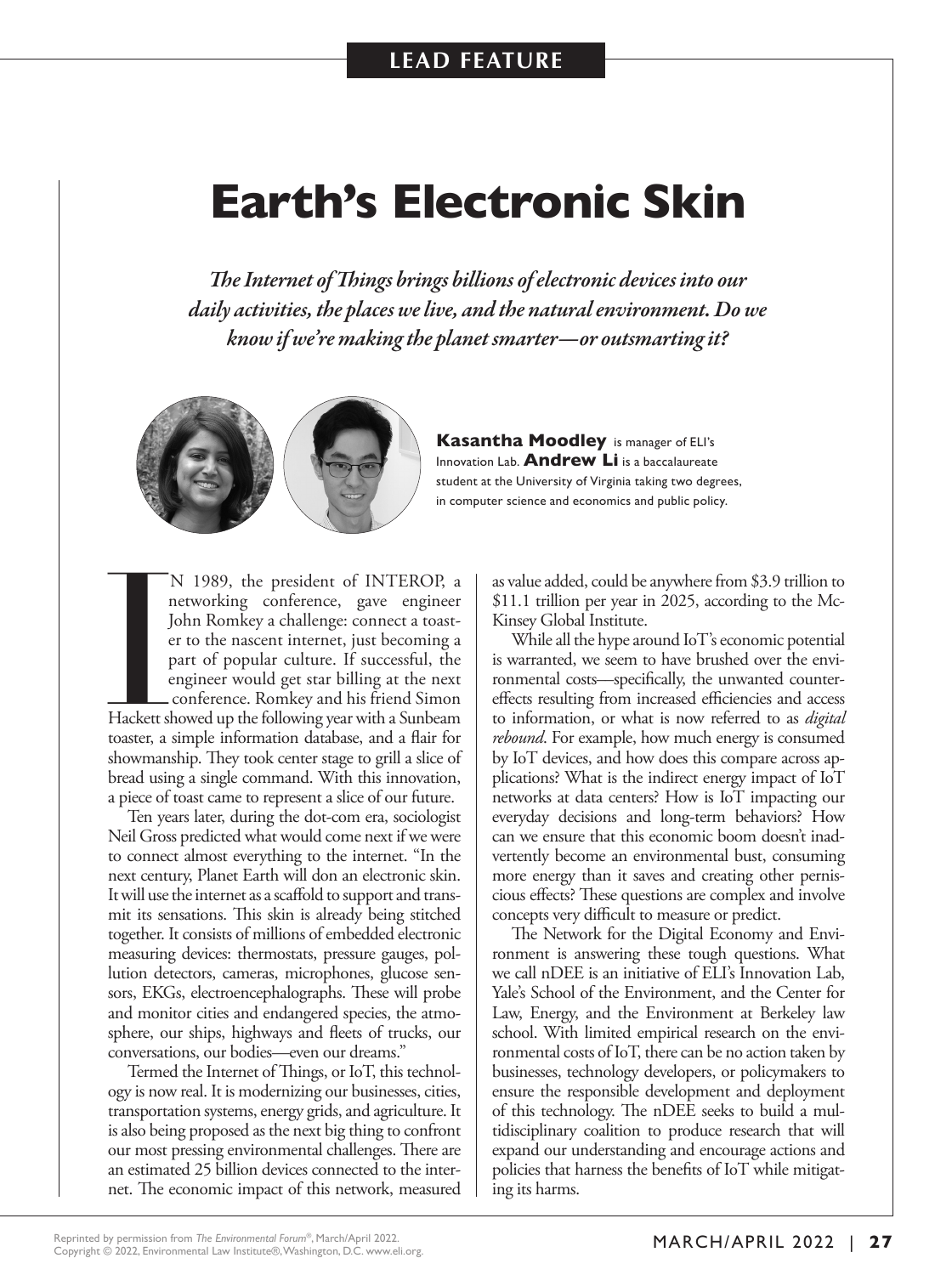WHILE IoT devices and their sys-<br>tems are incredibly diverse in<br>their settings and applications,<br>the technological structure is in-<br>herently the same, involving layers<br>of perception, networking, and computing. Perception tems are incredibly diverse in their settings and applications, the technological structure is inherently the same, involving layers occurs through built-in sensors, networking happens through wireless connections, and computing translates data into specific services required by users. As IoT develops in unexpected ways, this structure will remain largely unchanged. The ubiquity of IoT, combined with its ability to connect with systems and devices anywhere, makes it uniquely powerful.

Smart transportation, for instance, is not only the fastest growing application of IoT, but it will benefit greatly when there is detailed sensory information on every vehicle on the road. The backbone consists of thousands of sensors, cameras, and Radio Frequency

**The bipartisan infrastructure package could not have been passed at a better time. The act signals a strong push toward digitizing the nation's utilities, transportation, and communications systems**

Identification (RFID) readers that collect data, which is transmitted through cellular routers. The system then deploys artificial intelligence to use the data to perform an action, such as changing a traffic signal due to an accident. All these components work in perfect harmony and make real-time decisionmaking possible.

With this data, IoT is already providing a multitude of functions, including real-time analysis of road conditions and congestion, finding parking spaces, and automatically paying tolls. In the

future, autonomous vehicles will need to seamlessly integrate this data to plan efficient routes and ensure the safety of passengers by communicating with other IoT-enabled cars. With enough vehicles with IoT capability, some scholars predict, there will be a utopian transportation future. Traffic accidents and congestion will be almost eliminated.

Fully utilizing IoT, transportation's greenhouse gas emissions may decrease anywhere from a low of 5 percent up to perhaps 60 percent, while fuel consumption may decrease anywhere between 30 and 90 percent. The New York City Department of Transportation is testing its Connected Vehicle Pilot Program. The department is procuring hardware and software to implement vehicle-to-vehicle, vehicle-to-infrastructure, and vehicle-to-pedestrian communication. The pilot program will demonstrate how safety-related warnings and other connected-vehicle applications can be

deployed in the real world to address safety, mobility, and environmental challenges.

In a similar vein, the ability of electric grids and smart buildings and homes to communicate with each other could illuminate the balance between electricity supply and demand, leading to improved load balancing. Utilities can produce energy based on actual demand, which can refine their strategies on consumer prices and ultimately cut ratepayer costs. Conversely, consumers will be aware of the provider's energy load and can shift use to times when electricity is cheaper. This type of temporal load balancing can reduce stress on grids during peak hours. Another type of load balancing can allow smart grids to schedule power-hungry tasks when solar and wind energy are in high supply.

However, automated load balancing at this scale is mostly theoretical. It is not known how responsive people will be to changing their habits. Some studies suggest that consumers' energy consumption behavior is somewhat sticky and may resist rescheduling, even when certain times offer lower prices. But even relatively small cuts can add up. The Department of Energy estimates that if the electric grid were just 5 percent more efficient, the energy savings would equate to permanently eliminating the fuel and greenhouse gas emissions from 53 million cars. To take an example, the energy loss associated with many power plants can be attributed to aging infrastructure, with some assets more than 40 years old. If existing power plants were to be retrofitted with IoT systems, the expected lifetime efficiency savings would total an estimated \$50 million per plant. That sounds great, but policymakers will have to consider that new IoT-based power plants of similar capacity would have an expected lifetime efficiency savings almost five times greater. IoT merely confirms the savings of new generation technologies.

With a desperate need for upgrades like this, the bipartisan infrastructure package could not have been passed at a better time. The act signals a strong push toward digitizing the nation's utilities, transportation, and communications infrastructure. With \$550 billion allocated for these upgrades, it is a given that IoT will play a key role in many, if not all, of the planned projects. The act even calls for a "Digital Climate Solutions Report" that "assesses using digital tools and platforms as climate solutions, including the Internet of Things." No doubt there will be a plethora of opportunities for IoT. However, any assessment should give due consideration to the system-wide effects and present concerns related to the use of IoT devices. For instance, an analysis of 300 IoT applications by McKinsey found that

*Continued on page 30*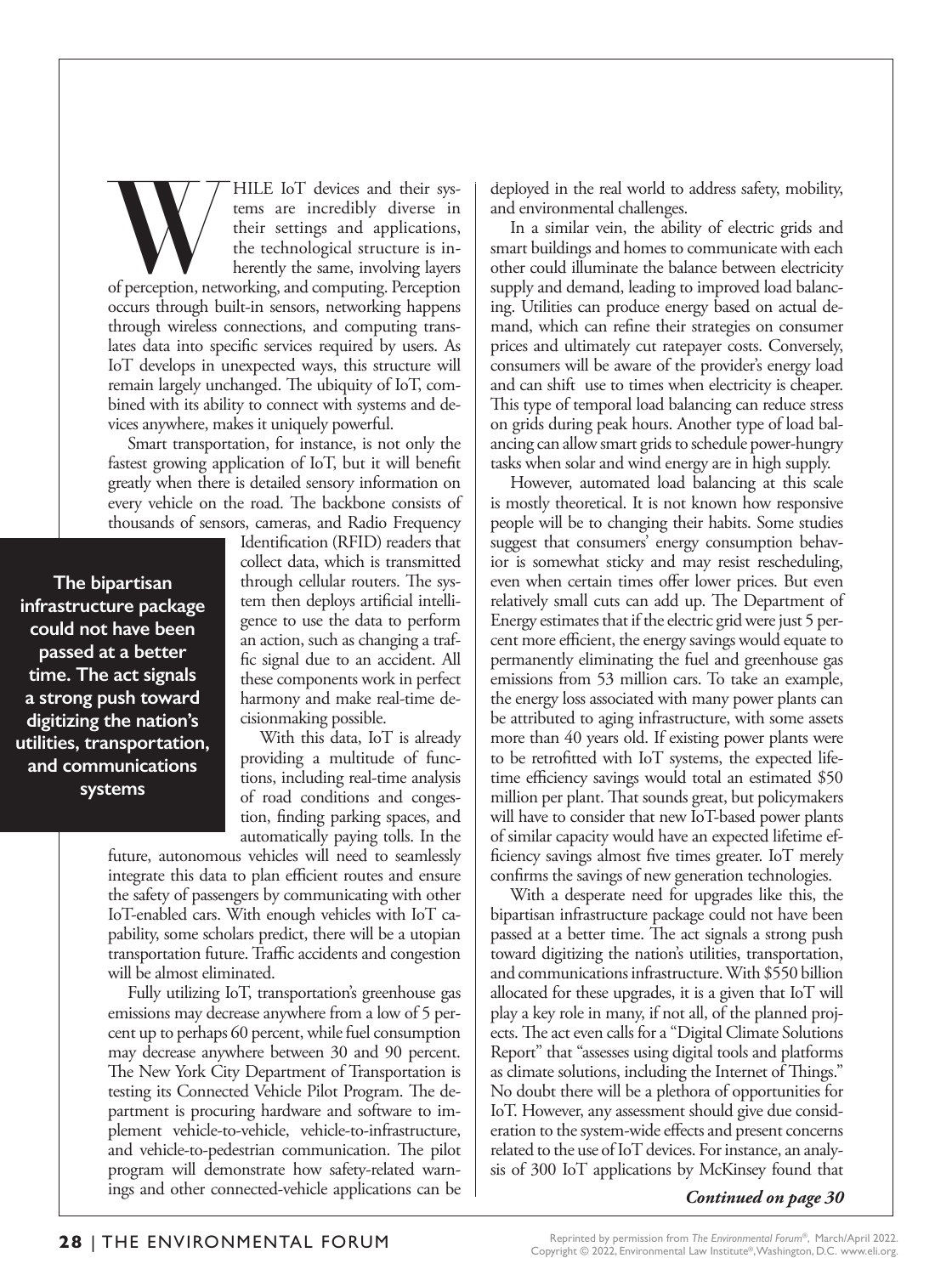### Sidebar **SIDEBAR**

## **Good Movements Have Downsides Too**

**The Internet of Things is not a single technology but a movement, an organized campaign for the massive adoption of new standards. Sociologists and anthropologists of information technology have found that movements have a vanguard of enthusiasts and early adopters urging their organizations on the bandwagon and sometimes confronting a counterforce of skeptics. Careers can depend on which side prevails. But movement thinking is no substitute for imagining all that can go wrong.** 

**Neither evangelists nor agnostics can always foresee the ultimate, often unintended positive and negative consequences of new systems. Over the decades, good guys and bad guys can be reversed. Historians of transportation have reminded us of how utopian the private internal combustion engine once appeared, a solution to the health menace of horse manure and even of dead horses on city streets. In small numbers, automobiles seemed positively benign. Bicyclists had cried out for better roads, helping create cyclist-unfriendly thoroughfares. If the new vehicles began to erode streetcar use, many progressive writers applauded this blow to monopolists. Remember the song for Charles Foster Kane in the film? He "has the traction magnates on the run." Railroads then became environmentally friendly again, until (as the** *New Yorker* **recently reported) protesters in England have been digging and living in tunnels to prevent damage to a historic forest by a new high-speed line. And vaping, promoted as hightech harm reduction, has become a new youth addiction.**

**Sometimes the skeptics turn out to be wrong. The** *rebound effect* **is a special case of what safety engineers have called risk compensation, the tendency of people living** 



**Edward Tenner** *Distinguished Scholar, Smithsonian Lemelson Center for the Study of Invention and Innovation*

*"Neither evangelists nor agnostics can always foresee the ultimate, often unintended positive and negative consequences of new systems. Over the decades, good guys and bad guys can be reversed"*

**in greater safety to seek out new risks unconsciously. Early in the introduction of mandatory automotive seatbelts some libertarians claimed that a sense of security made buckled-up drivers a greater danger to pedestrians. Later studies showed that seatbelts clearly reduced vehicular deaths. Risk compensation sometimes happens; people in safe financial jobs may seek out "adventure travel." There is a whole book devoted to volcano tourism. But compensation is no iron law.**

**The real issue for the IoT movement is the unprecedented complexity and fragility of interdependent systems. While many people consider malware the problem, it is not the underlying weakness of the Internet of Things. That instead is a structural problem that first drew attention in the nuclear meltdowns in Three Mile Island and Chernobyl: dangerously fragile links among processes. The Yale sociologist Charles Perrow formulated this analysis in a classic book,** *Normal Accidents,* **in 1988. Conventional nuclear reactors are a classic example of tight coupling. A failure in one part of the system can create a disastrous cascade of reactions. Supply chain disruptions during the Covid-19 pandemic show what** 

**happens when individual nodes of a tightly coupled process are closed down, more than cancelling the intended efficiency of lean global organization. Shipboard safety systems have induced so-called "radar-assisted collisions," like the error that doomed the Italian luxury liner** *Andrea Doria* **in 1956.** 

**Fortunately the history of technology suggests at least three ways to mitigate the risks of IoT. One is redundancy. Many advanced aircraft are controlled by multiple independently manufactured and programmed computers that compare results. The inevitable glitches in individual systems are outvoted. Another is firebreaks. When Tokyo was the world's largest city in the 18th century it was notoriously fire-prone. The shoguns decreed wide streets and ordered waterways to interrupt the spread of fire. IoT systems should be able to continue functioning if they need to be temporarily disconnected from each other. That points to a third strategy. People must maintain the skills they will need when systems are periodically disrupted. Like commercial airline pilots today, driverless car owners may need to practice on simulators. Even in tomorrow's networked everything, human attention must still be paid.**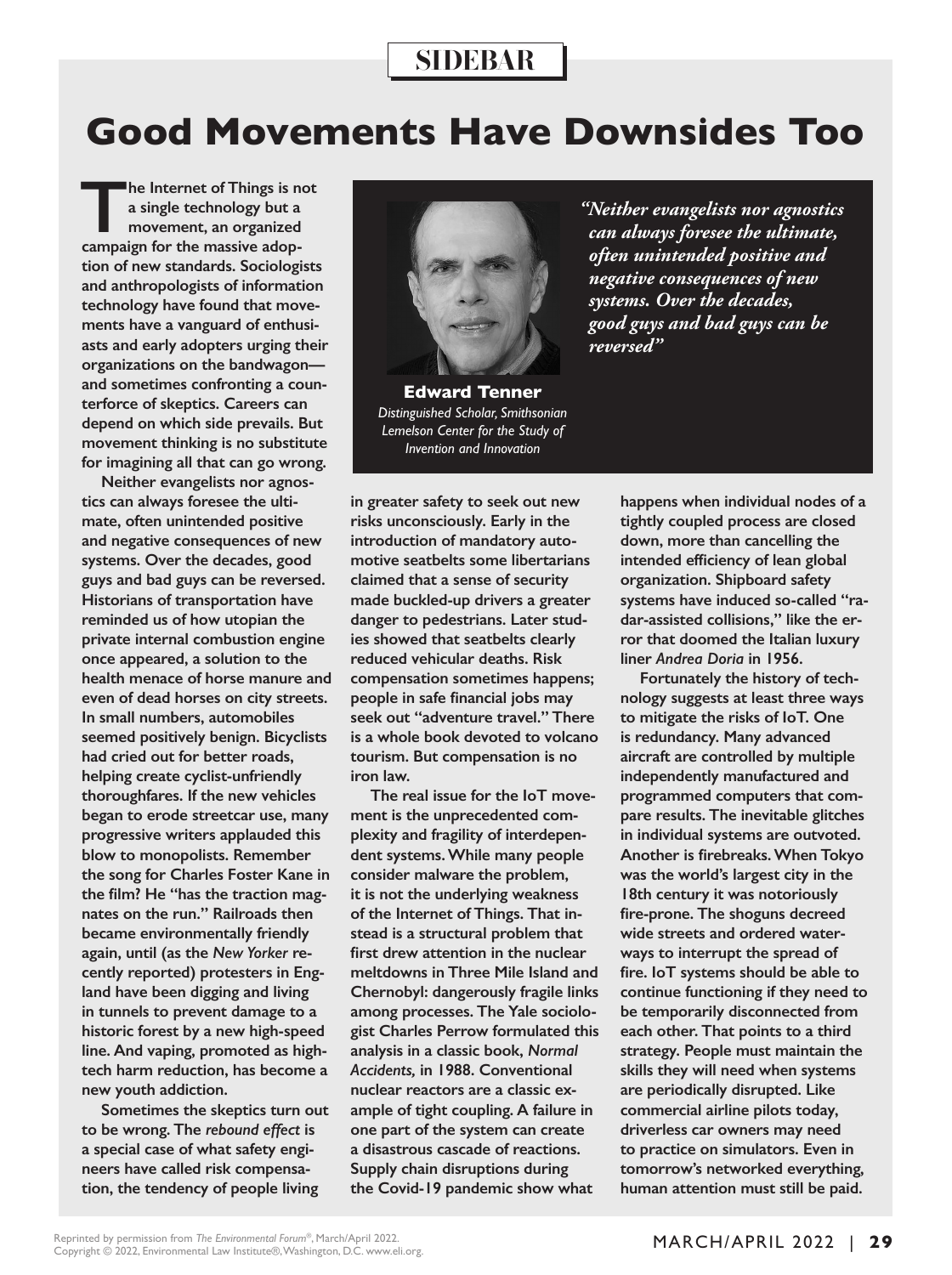most data from IoT devices is not used effectively. As an example, only 1 percent of data from an oil rig is regularly examined. The limited data that is actually used is mostly to control anomalies, whereas the real value lies in optimization and prediction, which would allow for significant resource savings.

Agribusinesses are also employing IoT, to reduce water consumption and fertilizer use, cut waste, and improve product quality and yield. By sensing environmental conditions like soil and air temperature, as well as humidity, cost-effective IoT devices can perform analysis such as determining the optimal time to irrigate crops or apply fertilizers or pesticides. This is particularly advantageous in controlled environments. In greenhouses, for instance, IoT devices have access to environment controls like drip irrigation systems, sprinklers to control humidity, or fans and ventilation to control temperature. According to The Na-

**The direct energy demands will be determined by efficiency innovations, computational improvements, high-speed network technology, and intelligent sleep scheduling of devices**

ture Conservancy, such precision agriculture can enable farmers to cut water and fertilizer use by up to 40 percent without reducing yields. IoT may also find applications during harvesting, packaging, and distribution to attune farmers to the market, in hopes of reducing food waste. It is estimated that 28 percent of available farmland globally is "reserved" for food waste, as farmers commonly produce more than the market demands to avoid losing profits. Food waste on the farmer's side is a market failure that contributes

to hunger, and decomposing food in landfills is a major source of methane emissions. By tracking produce sold using RFID tags, farmers and distributors can model and predict future quantities needed in a given location, leading to an accurate understanding of demand and efficient pricing. This in turn can lead to changes in growing patterns that reduce overproduction and waste at both farms and food retailers.

T WOULD seem that the environmental<br>potential of IoT is unparalleled. However,<br>policymakers need real-world piloting and<br>testing, focused on achieving the energy<br>and environmental resource savings that<br>IoT promises—and avo T WOULD seem that the environmental potential of IoT is unparalleled. However, policymakers need real-world piloting and testing, focused on achieving the energy and environmental resource savings that all these benefits, IoT is not free from environmental costs. Like all electronics, the manufacturing of IoT

devices is complex and resource-intensive. In fact, IoT devices are far more problematic than other electronics due to their short lifespan in situ. Battery-powered IoT devices have a limited energy supply, some just lasting a few months. Many devices are designed to fail once the battery dies. Common solutions include low-power networks and smart sleep and wake schedules. Lowpower networks, however, severely limit the volume of data transmitted per day to just a few thousand bytes. Increasing the data transfer rate or using a higher-power network like 5G would drastically reduce the lifetime of IoT devices. Added computation complexity, such as security and privacy protections through data encryption, also contributes high energy overhead, resulting in a significant tradeoff between performance of IoT and its environmental impact.

While IoT devices have different uses and thus different energy requirements, there are a few common functions. Powering the microprocessor and sensors and communicating with a wireless network are universal elements, and are also the main consumers of energy. Direct energy usage by IoT devices comes from batteries inside the unit, or more rarely, from the electric grid if the device is plugged in. Extremely low-energy ones may source some of their power from energy harvesters, which provide electricity from ambient sources like solar or thermal energy. Despite the fact that IoT devices generally perform more simple and specialized functions than personal computers and servers—and thus generally require less energy to function—their sheer ubiquity more than makes up for their small size.

While there are no good estimates for the total direct energy use by IoT devices, researchers have observed that while the processing power of electronics has increased steadily, energy efficiency has also doubled roughly every 18 months, a phenomenon known as Koomey's Law. Koomey's Law is a derivative of the more widely known Moore's Law, which states that the transistor count on new processors—and thus, their performance—has doubled roughly every 18 months since the 1970s. Koomey's Law could mean that even as the number of IoT devices and their processing capabilities increase, total energy use by the devices themselves could stay roughly constant for a number of years. With the number of devices expected to grow substantially, we will certainly see how this law plays out for IoT. The direct energy demands of this technology will also be determined by efficiency innovations, computational performance improvements, high-speed network technology, and intelligent sleep scheduling of devices.

#### *Continued on page 32*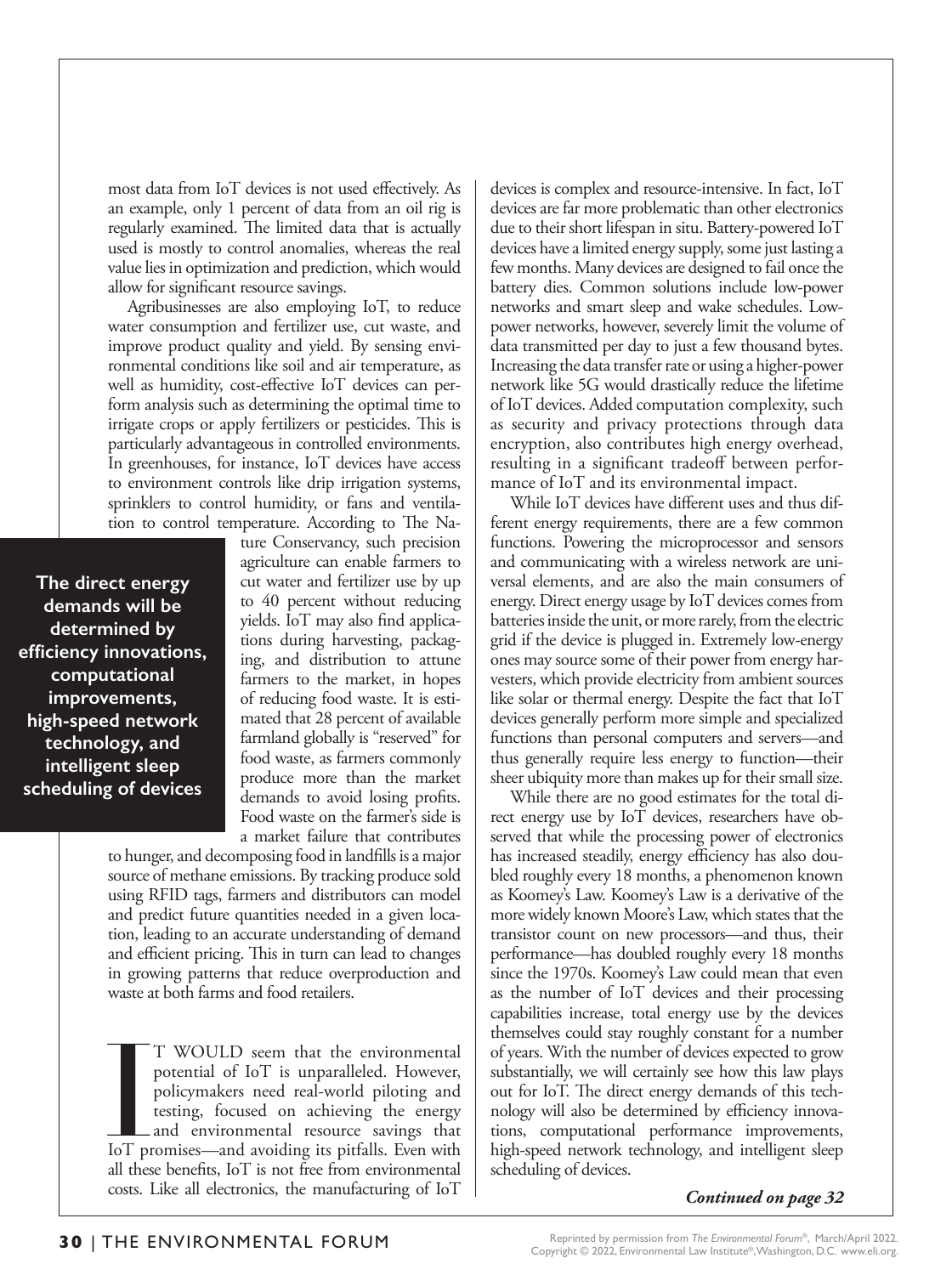### Sidebar **SIDEBAR**

## **IoT's Environmental Impact Is Up to Us**

**Technologies are tools, and<br>
humans determine their ne<br>
social and environmental in<br>
nects by how they are designed and humans determine their net social and environmental impacts by how they are designed and deployed. This is true for the Internet of Things, a poorly understood set of information and communications technology (ICT) solutions that are rapidly proliferating throughout society. Often joined with artificial intelligence, IoT is the enabling technology undergirding everything labeled as "smart"—homes, buildings, transport, cities. Think of a network of sensors, edge computing devices, and data gateways connected via the cloud and data centers. "Digitalization" is a term often applied to this phenomenon.**

**The environmental and sustainability benefits that IoT delivers have been well publicized, particularly by ICT vendors jockeying for a bigger share of a growing market. Smart homes and buildings, intelligent transportation, precision agriculture, industrial controls, electricity grid resilience, "digital water" . . . the list goes on. A common thread in all these applications is the ability of IoT to turn data into actionable analysis. The International Energy Agency has shown how IoT and other forms of digitalization can be applied to improve the efficiency and lower the climate impact of our energy system.**

**The potential negative effects of IoT have also received scrutiny, including rising end-of-life e-waste and direct energy consumption. Analysts have also highlighted potential rebound effects, whereby increased energy efficiency and resulting cost savings can lead to increased energy consumption in the long run. Analysis of energy rebounds by the American Council on an Energy Efficient Economy typically minimize the size of such effects, but the potential remains nonetheless.**

**There is a long history of ICT scary stories, especially concerning** 



**Stephen Harper** *Global Director, Environment and Energy Policy* Intel Corporation

**predictions of future energy consumption trends. Dating back to the California energy crisis of 2000, which some analysts errantly blamed on the growth of data centers, various "experts" have made claims that ICT devices collectively will consume most or all of the available electricity by some date in the mid-term future. Data centers have garnered the most criticism, although a recent report from Lawrence Berkeley lab shows U.S. data center electricity consumption has leveled off in recent years despite an explosion in the amount of data being processed. More recently, alarms have been raised about the energy threat posed by billions of IoT sensors projected by some date in the future.**

**A good analytical frame for evaluating the balance of IoT's positives and negatives are the complementary metaphors of** *footprint* **and** *handprint***. The footprint is the direct negative impact (energy, water, climate change) of any person, company, or society. Handprint refers to the enabling impact that technologies can have in helping a person, company, or society to reduce their footprints. ICT technologies, including IoT, definitely have a footprint, but they also present handprint benefits, perhaps more than any other sector of the economy.**

*"Society's goal should be to minimize IoT's footprint and maximize its handprint. That comes down to technology design and public policy"*

> **Society's goal should be to minimize IoT's footprint and maximize its handprint. That comes down to technology design and public policy. The IEA several years ago convened the Connected Devices Alliance, a consortium of governments and ICT companies, to focus on both. One work product of the CDA is a set of "Design Principles for Energy Efficient Connected Devices" that features 10 recommendations for how IoT and other ICT device makers can minimize the energy footprint of networked devices. In parallel, the CDA issued a set of "Policy Principles for Energy Efficient Connected Devices" that highlight how policymakers can promote handprint innovations and help grow the market for IoT and other network markets.**

> **Several groups are focused on the net benefits of digitalization. ELI itself has convened a conference and series of webinars under their Green Tech banner, with discussions focused on how smart public policies can maximize the net environmental benefits of technology. The Digital Climate Alliance, a coalition of leading ICT companies, has been promoting enabling digitalization policies in legislation on Capitol Hill. By leveraging existing resources, companies and governments alike can push for IoT to be used for good.**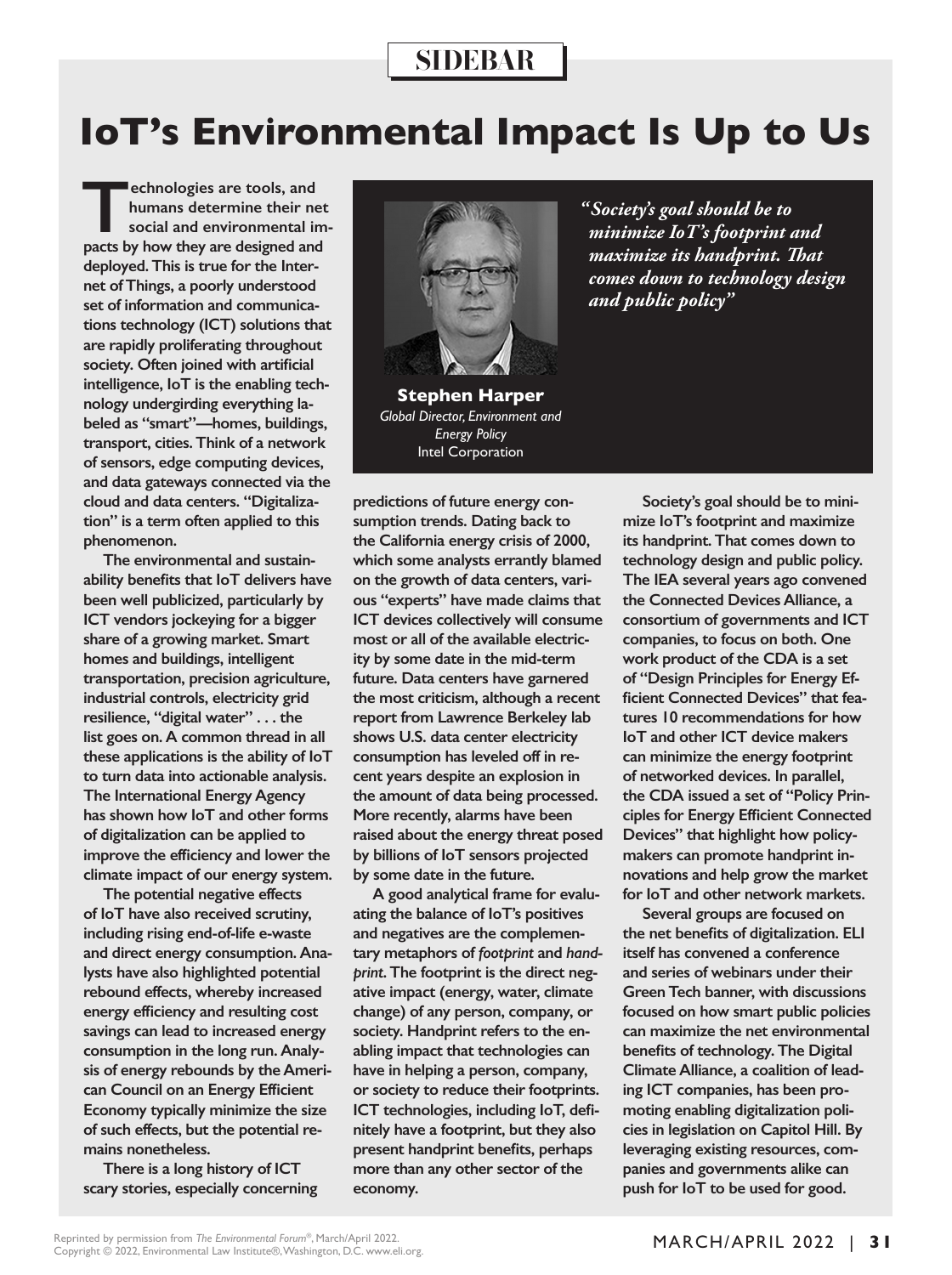The indirect energy use of IoT networks is consumed by routers, switches, and cell towers, as well as end-application devices like cloud servers and data centers. As a whole, networks and data centers consume nearly 400 terawatt-hours per year worldwide, contributing to more than 1 percent of all global electricity use. Some models predict a doubling or tripling of this energy use by the end of the decade, in part due to proliferation of IoT devices. The energy consumption of data centers did, however, plateau between 2010 and 2018, and some researchers attribute this to Koomey's Law. But this may change based on how IoT and its supporting infrastructure develops and influences socioeconomic behaviors in the coming years.

EHAVIORAL changes resulting from the use of IoT are the most difficult to predict and the most understudied aspect of IoT's impact on the environment. Within the broader scope of environmental policy, scholars have theoriz the use of IoT are the most difficult to predict and the most understudied aspect of IoT's impact on the environment. Within the broader scope of enserved an unexpected behavioral consequence of efficiency gains. Technological changes that increase energy, resource, or time efficiency often have the unwanted side effect of increasing overall consumption levels. This phenomenon has become known as the *digital rebound effect*. There are multiple ways IoT may cause a rebound effect, many of which are rooted in behavioral economics and social factors.

For instance, IoT has shown great potential to cut production costs in industry through increasing efficiency. The result is that industries can produce more goods at a lower cost. Since some of these lower costs are passed on to consumers in the form of lower prices, demand for these goods can rise. This increase is known as the income effect. In manufacturing, this means that while IoT can improve energy efficiency in the production process, these gains may be offset or outweighed by an increase in production overall, creating an energy rebound. Using IoT to improve energy efficiency can ac-

tually have an undesired impact on total energy use, or at least a smaller positive impact than expected.

Additionally, there are other environmental concerns the manufacturing process may create that aren't balanced by efficiency improvements. For example, an IoT system in a factory may significantly reduce electricity use from machines on standby mode, decreasing the factory's costs and resulting in increased production levels. However, the IoT system may not decrease the amount of non-energy-related pollution generated or the volume of raw materials consumed per unit. Thus, while increased electricity use from increasing production may be countered by better energy efficiency, other environmental costs may not be.

The rebound effect is also created through substitute and complement services. A good is a complement of another if the demand for one good increases when the demand for the other increases. For example, peanut butter and jelly may be complements of each other since they are often consumed together. This theory can be applied to IoT applications as well. If an IoT system supplements rather than replaces existing behavior, and thus acts as a complement rather than a substitute, then consumption may be drastically increased through both traditional activity and novel IoT activity. For instance, online shopping could be a complement to in-store shopping, and IoT may boost both types of purchases. Or, more likely, it may be found that AI models and IoT systems complement each other. As IoT systems proliferate, more AI models are trained to capitalize on the data generated from them. Training some AI models can emit as much carbon as five cars in their lifetimes. Thus, the rebound effect for complements is much greater and more likely to result in environmental backfire than substitutes. Unfortunately, the study of complements in the context

of the digital rebound effect is nearly nonexistent despite its likely implications.

Another lesser-known rebound effect is the skill rebound, which in effect reduces the need for qualifications or skills to perform certain activities, thanks to digitization. With the autonomous vehicle example, driverless cars could mean anyone, regardless of age or driving ability, could get in a car and "drive," resulting in more cars on the road.

Rebound effects seem to be the rule rather than an exception and cannot be ignored when assessing

the total environmental impact of IoT or any other technological innovation. There have been early attempts at estimating the direct rebound effects of specific programs and policies, which have been found to be 10 percent or less. However, it should be recognized

**Many researchers have advocated for a distributed model of governance. International organizations, national governments, and individual corporations may all have a hand in managing IoT systems**